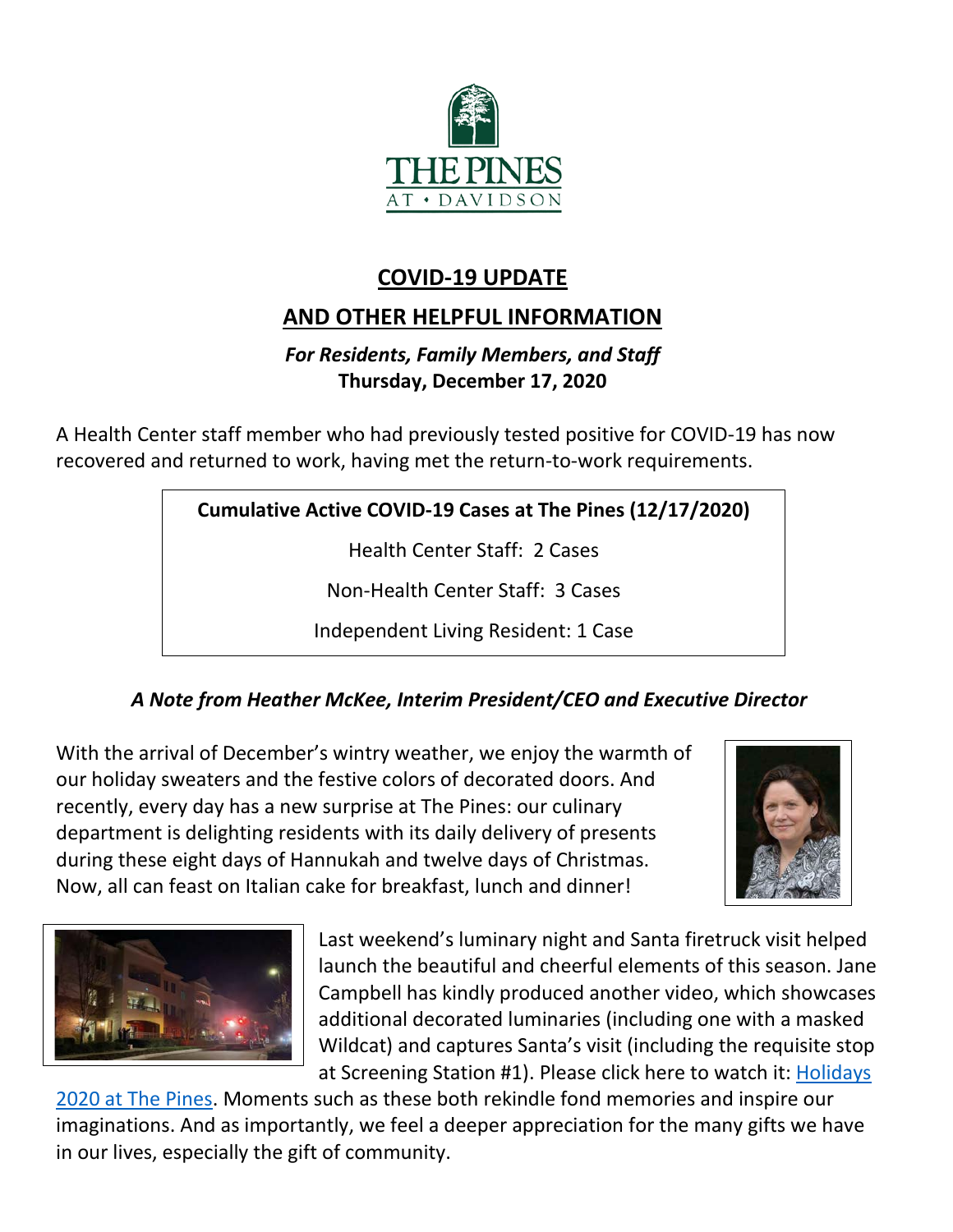I continue to enjoy meeting with many of you during our Zoom meetings or during my walks throughout campus, including visits with residents in our Schramm Health Center. Thank you for sharing your perspectives and hopes for our community. Your wisdom, candor, and supportive engagement is deeply valuable as we plan together for The Pines' future.

### **ADDITIONAL CONTRIBUTIONS AND INFORMATION**

#### **'Though Patience Waits…'**

Our thanks to Howard Fowler for sharing his poem:

### **Who Set The Sail**

Though patience waits upon the rock The box may lean upon the dock

And embers fade into the night The darkness cease with dawning light

A warmth returns, a new fire burns And rushing waves anew shore paves

The morning wind my craft will send A destined shore awaits us more

How we must manage and react though wayward currents drift, in fact. A purpose-driven life can be so clearly like a craft at sea

Though storms will pass and waves subside Who made the craft, placed us inside

Strength and knowledge as He gave Grace and power for each wave

- *November 3, 2020*

## **A Sampling of Resident Holiday Door Decorations**